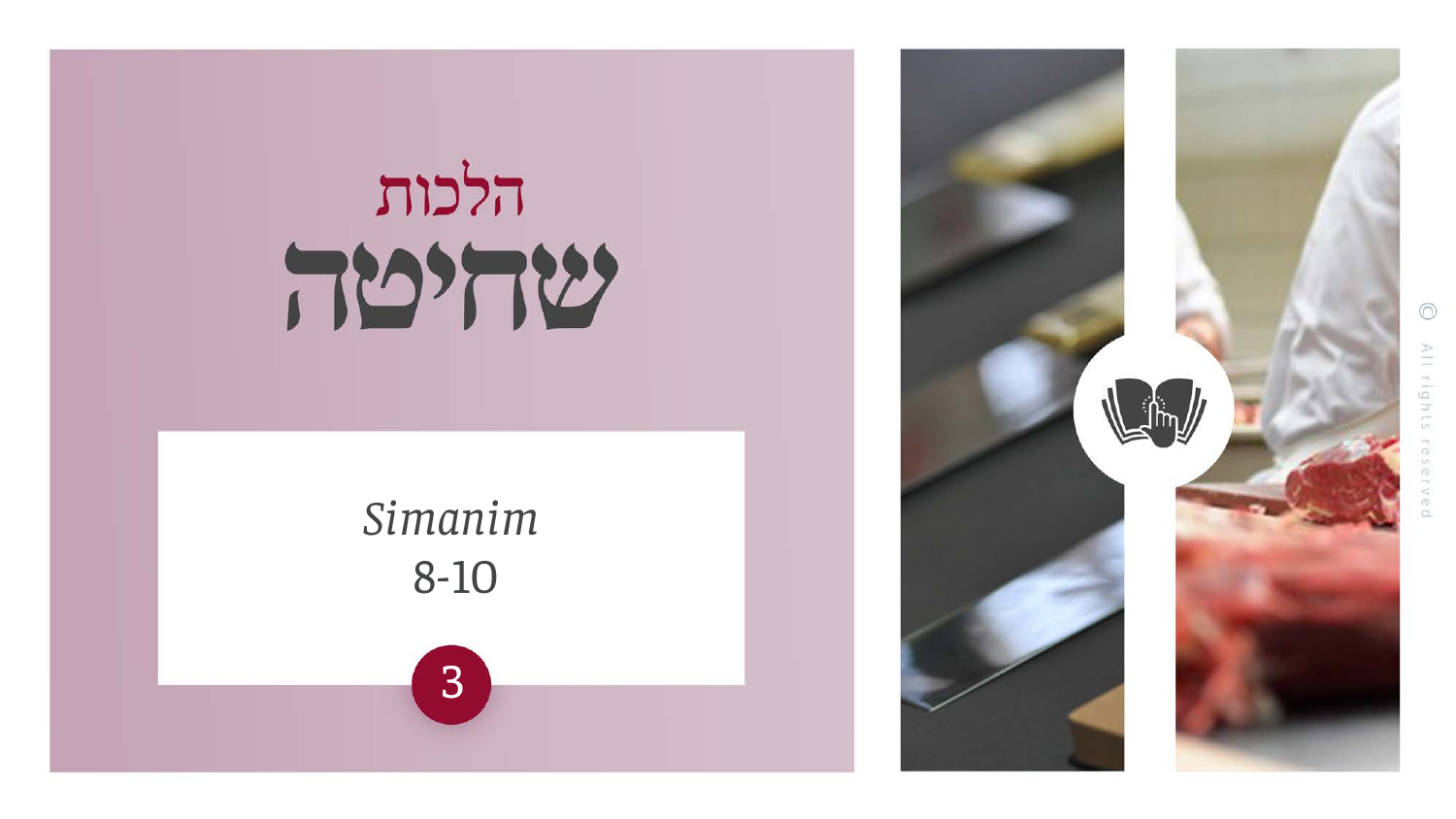# **סימן ח' - סעיף א'**

# Proper Size of Shechita Knife

**אֵ ין "וְשָׁ חַ ט" אֶ לָּ א "וּמָ שַׁ �"**

The term "*v'shachat*" [lit. "he shall slaughter"] means nothing other than: "he shall draw" the knife across the animal's neck. *Chullin*, 30b

חולין ל, ב

Knife must be drawn across the throat and not pressed Knife must be long enough to preclude any need for pressing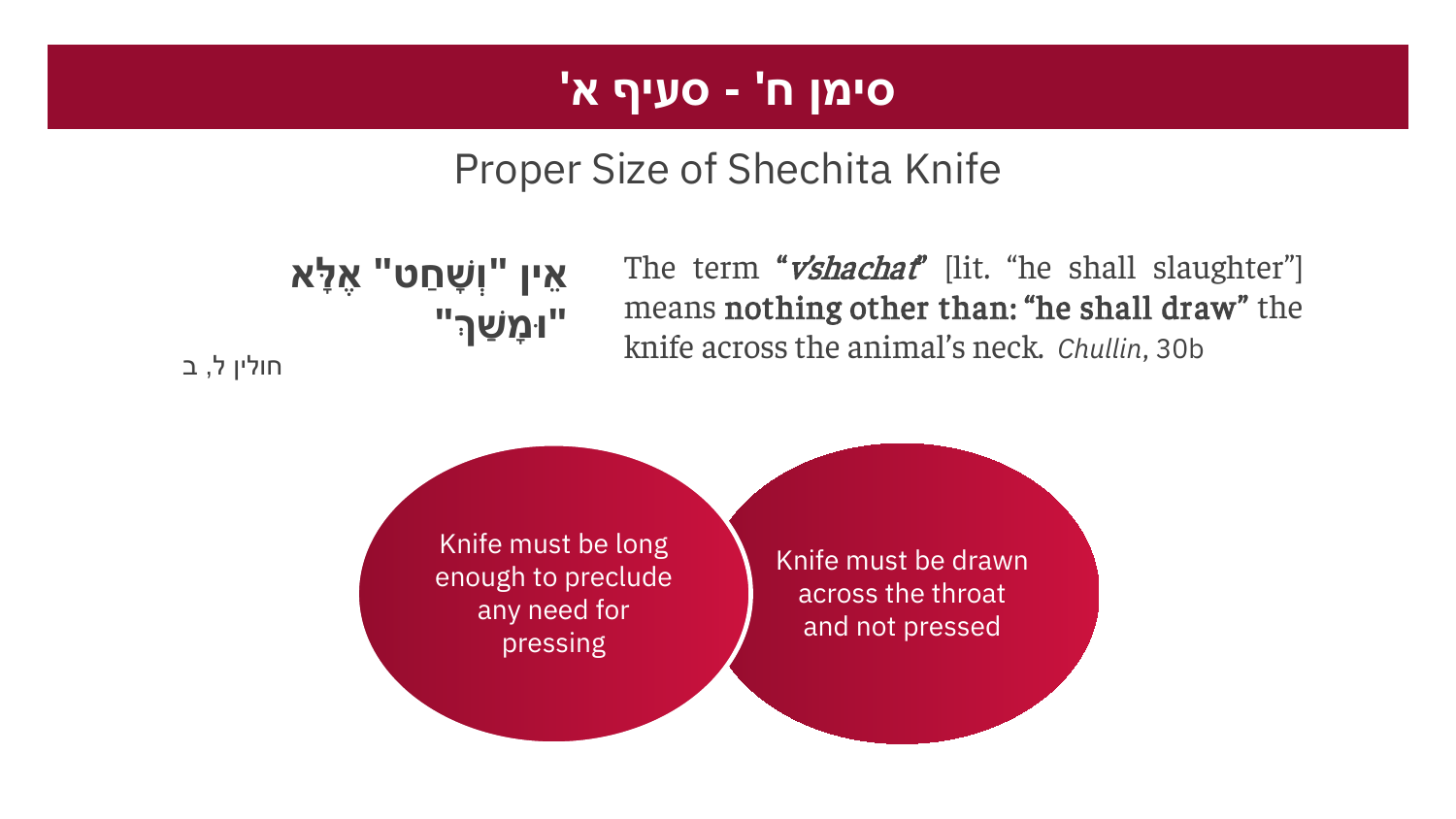# **סימן ח' - סעיף ב'**

# *L'chatchila:*





#### Allusion: "You should slaughter with this **(הֶז ָבּ"(**

Numerical value of 14 thumb-widths

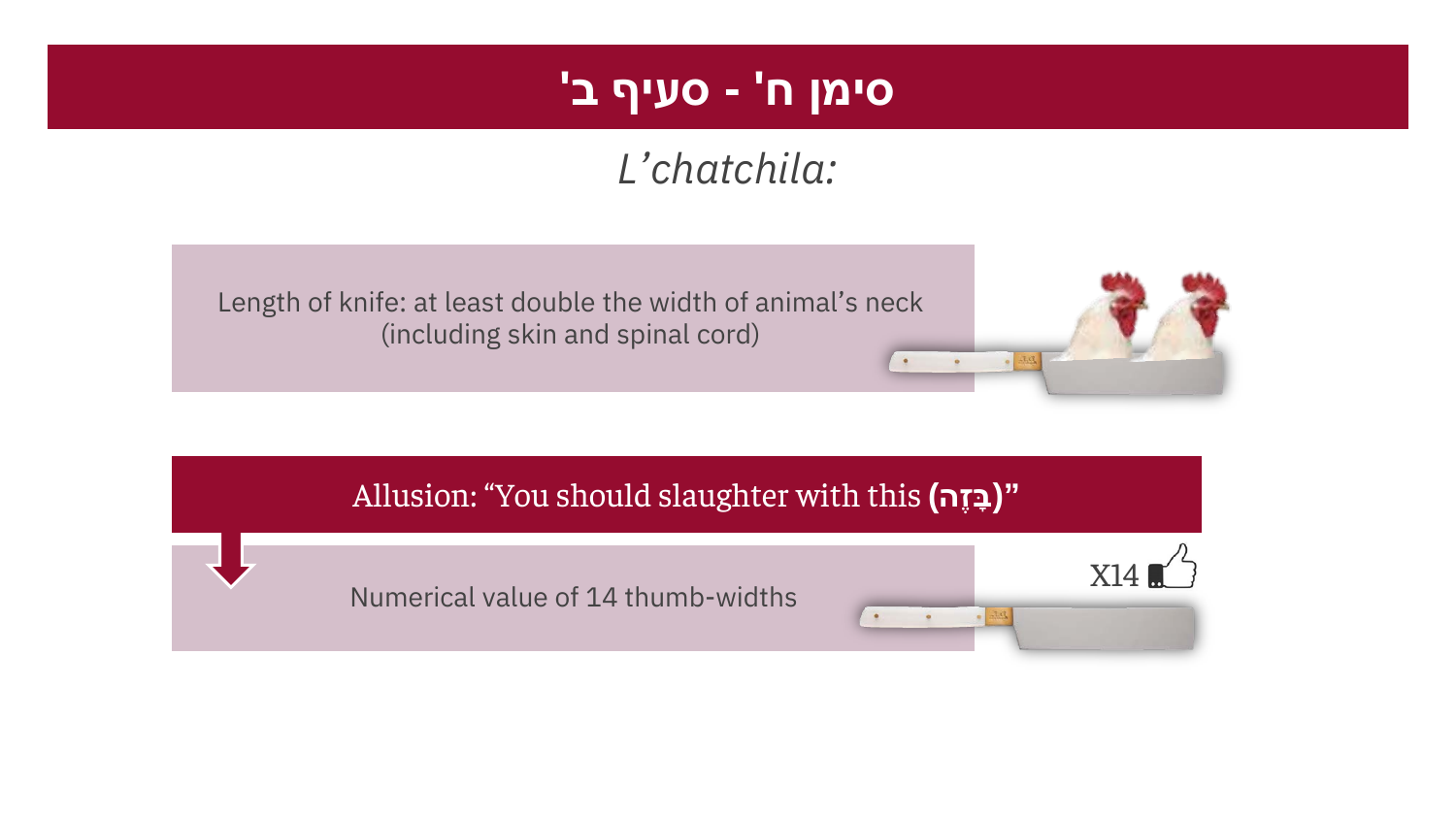### **סימן ח' - סעיף ב'**

Knife shouldn't be too long!

So that knife's weight shouldn't apply pressure

| B'dieved                                                     | In pressing circumstances                           |
|--------------------------------------------------------------|-----------------------------------------------------|
| If he says,<br>"I know I didn't press down"<br><b>Kosher</b> | May be used even initially<br>If he is very careful |

Mateh Asher: Knife shouldn't be heavier than the head's weight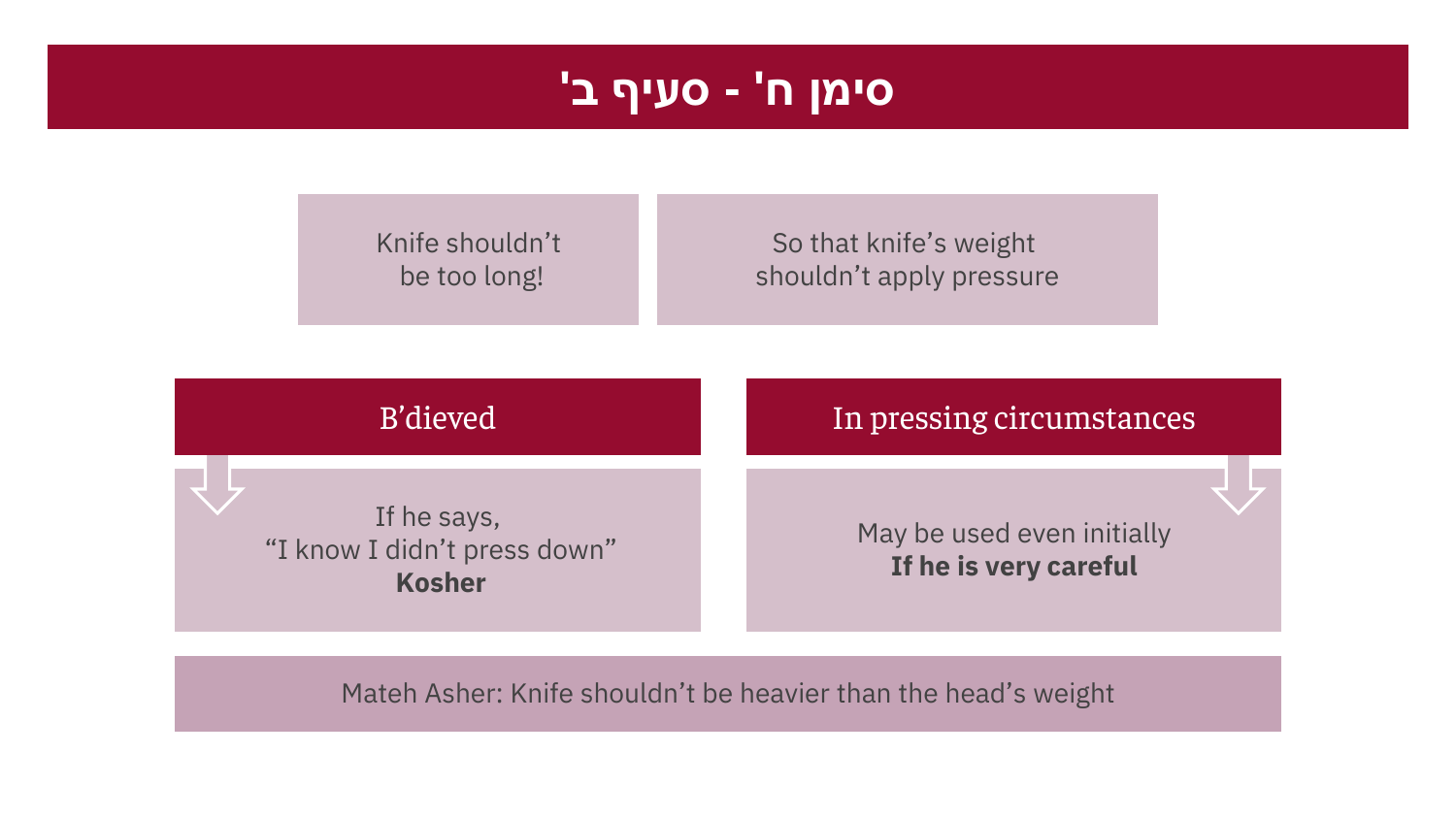#### **סימן ח' - סעיפים ג'-ד'**



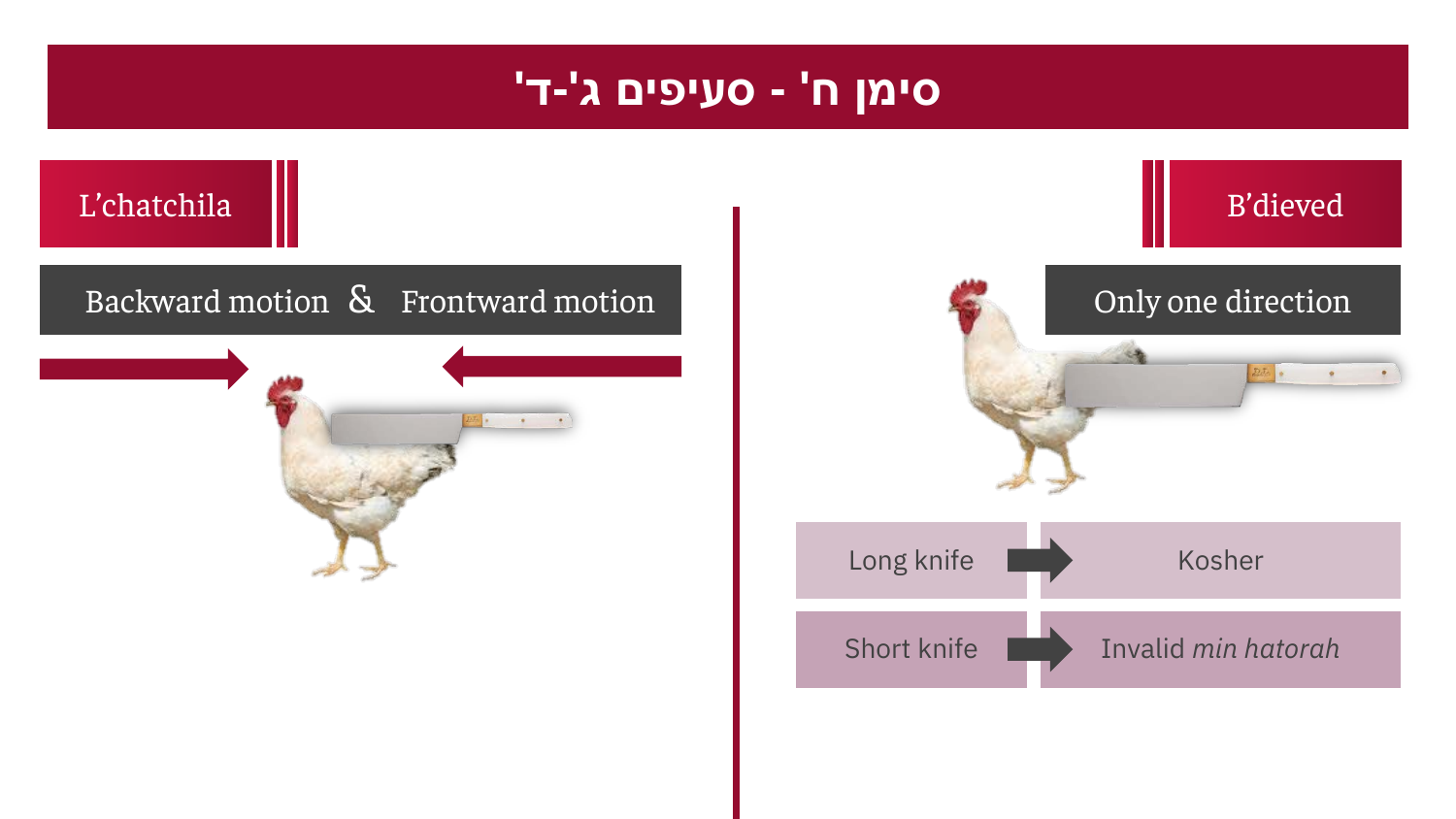#### **סימן ח' - סעיף ה'**

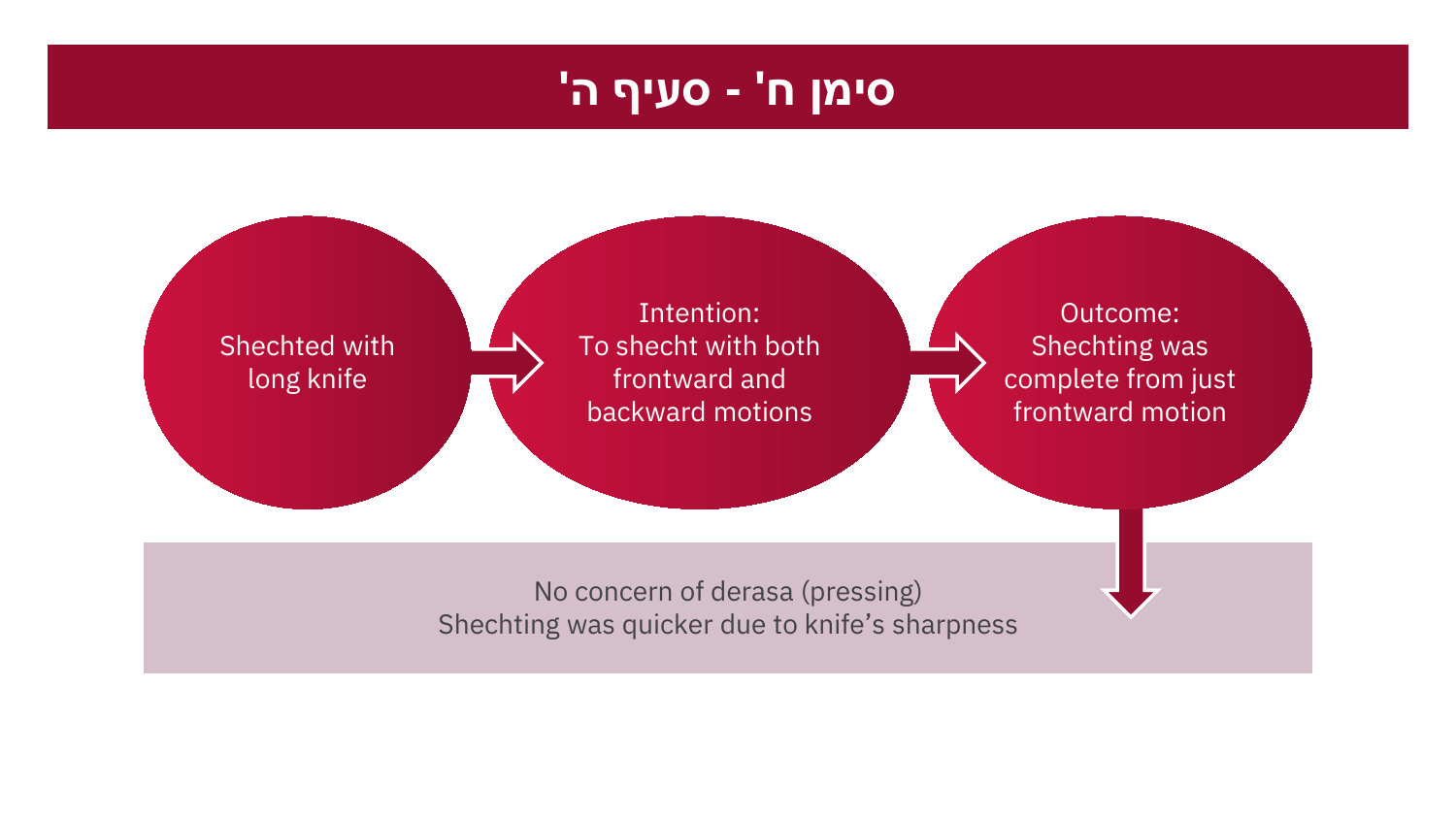# **סימן ח' - סעיפים ו'-ז'**

#### A small knife (slightly larger than one neck) may not have a point at its tip